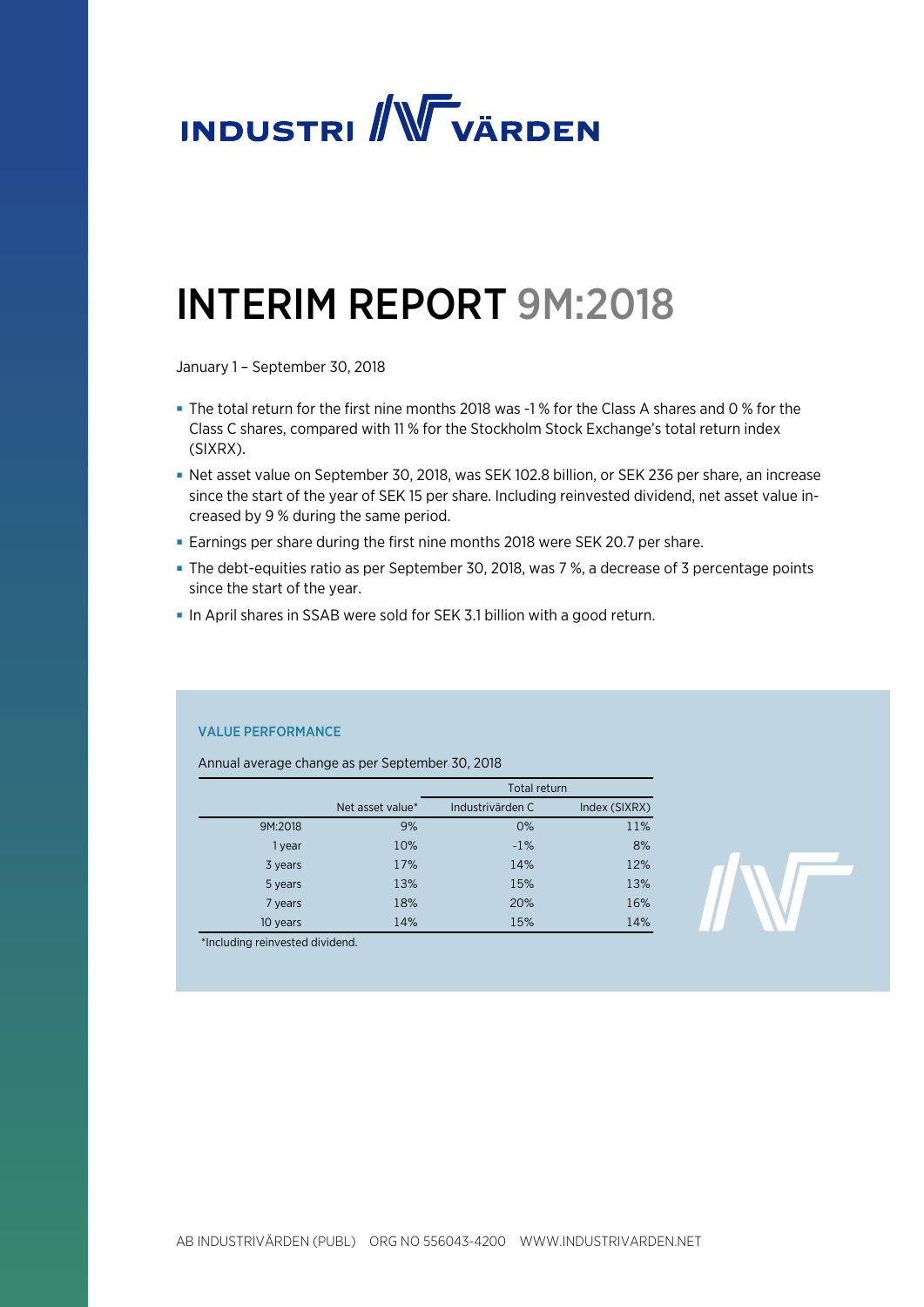# CEO's message

#### FACTORS IN OUR EXTERNAL OPERATING ENVIRONMENT

During the first nine months of the year the world's major economies continued to perform well. Activity was particularly strong in the U.S., where consumer confidence was high, companies showed good earnings growth, and the stock market has reached new highs. In Europe, economic activity has slowed somewhat, while demand continues to be at a favorable level. Emerging markets have once again ended up in focus, as several growth countries are vulnerable to a stronger dollar, rising interest rates and potential disruptions in world trade. China is proceeding with its financial and industrial reforms at the same time that its economy is under pressure from new trade restrictions from the U.S. Even though the underlying market climate is relatively positive, a number of concerns are looming, such as signs that the economy has reached its peak, an increased risk for trade restrictions and other geopolitical uncertainties. The world economy has long been supported by low interest rates and other financial stimulus measures, which has led to record levels of global debt. This, in turn, is raising questions about development once the economy turns. The mounting uncertainty has manifested itself in higher volatility in the stock market in 2018 compared with 2017.

### PORTFOLIO COMPANIES

On the whole our portfolio companies have performed well during 2018. This can be credited both to the companies' own work and to the favorable underlying economy. In our previous interim reports during the year I commented on a number of strategic measures and deals carried out by our portfolio companies. These have consisted of a number of concrete activities that illustrate how the companies are consciously working to realize their strategies. A good example during the third quarter is Ericsson's 5G order worth USD 3.5 billion from the American mobile communications operator T-Mobile. It is gratifying that the company can now begin reaping the fruits of its strong position in fifth generation mobile communications systems.

Equally important as such major strategic measures is the daily perseverance, that is, the continuous improvement measures and the aspiration to always be better. For us as a long-term active owner it is of critical importance that our portfolio companies have a clear ability to continuously adapt to changed market conditions, to find new business opportunities and to strengthen their positions.

#### INDUSTRIVÄRDEN'S PERFORMANCE

Net asset value on September 30, 2018, was SEK 102.8 billion, or SEK 236 per share, which corresponds to an increase of 9% during the first nine months of the year including reinvested dividend. At the end of the period the portfolio was worth SEK 110.0 billion, and net debt was SEK 7.2 billion, corresponding to a debt-equities ratio of 7%. This means that the debt-equities ratio has decreased by 3 percentage points since the start of the year. During the first nine months of the year the total return for the Class A and Class C shares was -1% and 0%, respectively, compared with 11% for the total return index (SIXRX). The difference between the change in net asset value and the share price reflects a larger discount to net asset value during the year.

Following a couple years of very competitive returns, Industrivärden has had weaker performance in 2018. Even though our stock should be evaluated from a longer time perspective, this is spurring us in our efforts to create longterm competitive shareholder value.

Stockholm, October 5, 2018

Helena Stjernholm **CEO**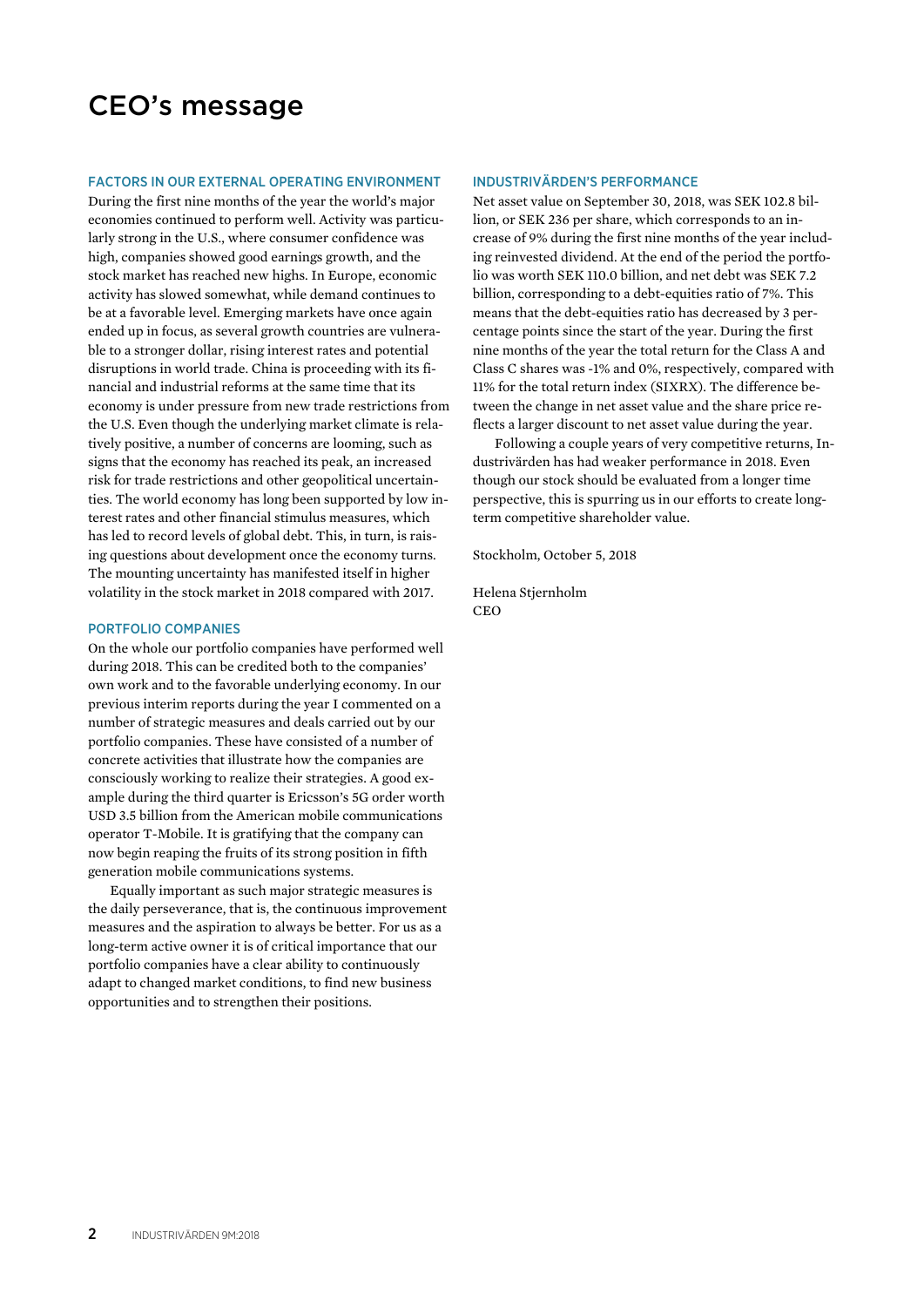# **Overview**

# INDUSTRIVÄRDEN IN BRIEF

Industrivärden conducts long-term value-creating asset management through active ownership. The long-term objective is to increase net asset value and thereby generate a return for Industrivärden's shareholders that exceeds the market's required rate of return. Taking into account the risk profile of the portfolio's investments, the shareholders are to be given a total return which over time is higher than the average for the Stockholm Stock Exchange.

More information can be found at www.industrivarden.net.





# COMPOSITION OF EQUITIES PORTFOLIO AND NET ASSET VALUE

|                                        | 09/30/2018               |                          |       |                      |                |                 | 9M:2018          |                     |
|----------------------------------------|--------------------------|--------------------------|-------|----------------------|----------------|-----------------|------------------|---------------------|
|                                        |                          | Share of<br>ownership, % |       |                      |                | Market value    | Total<br>return  | TR for the<br>stock |
| Portfolio companies                    | No. of shares            | Capital                  | Votes | Share of<br>value, % |                | SEK M SEK/share | SEK <sub>M</sub> | %                   |
| Sandvik                                | 147,814,054              | 11.8                     | 11.8  | 21                   | 23,318         | 54              | 2,617            | 12                  |
| Handelsbanken A                        | 199,923,948              | 10.3                     | 10.5  | 20                   | 22,441         | 52              | 1,641            | $\overline{7}$      |
| Volvo A                                | 142,600,000              | 6.7                      | 22.1  | 20                   | 22,402         | 51              | 1,215            | 6                   |
| Essity A<br>Essity B                   | 35,000,000<br>31,800,000 | 9.5                      | 29.8  | 14                   | 7,875<br>7,104 | 34              | $-143$           | $\mathbf 0$<br>$-2$ |
| Ericsson A<br>Ericsson B               | 86,052,615<br>1,000,000  | 2.6                      | 15.1  | 6                    | 6,936<br>79    | 16              | 2,508            | 54<br>49            |
| <b>SCAA</b><br><b>SCAB</b>             | 35,000,000<br>31,800,000 | 9.5                      | 29.7  | 6                    | 3,542<br>3,202 | 15              | 850              | 8<br>21             |
| ICA Gruppen                            | 20,625,000               | 10.3                     | 10.3  | 5                    | 5,816          | 13              | $-108$           | $-2$                |
| Skanska A<br>Skanska B                 | 12,667,500<br>16,343,995 | 6.9                      | 23.9  | 5                    | 2,211<br>2,853 | 12              | 395              | 8<br>8              |
| <b>SSAB A</b>                          | 44,334,933               | 4.3                      | 11.8  | $\overline{c}$       | 1,981          | 5               | 299              | $\mathbf{2}$        |
| Other                                  |                          |                          |       | $\mathbf 0$          | 242            | $\mathbf 1$     | 34               |                     |
| Equities portfolio                     |                          |                          |       | 100                  | 110,003        | 253             | 9,309            | 9                   |
| Interest-bearing net debt              |                          |                          |       |                      | $-7,186$       | $-17$           | Index:           | 11                  |
| Adjustment regarding exchangeable bond |                          |                          |       |                      | 0              | 0               |                  |                     |
| Net asset value                        |                          |                          |       |                      | 102,817        | 236             |                  |                     |
| Debt-equities ratio                    |                          |                          |       |                      |                | 7%              |                  |                     |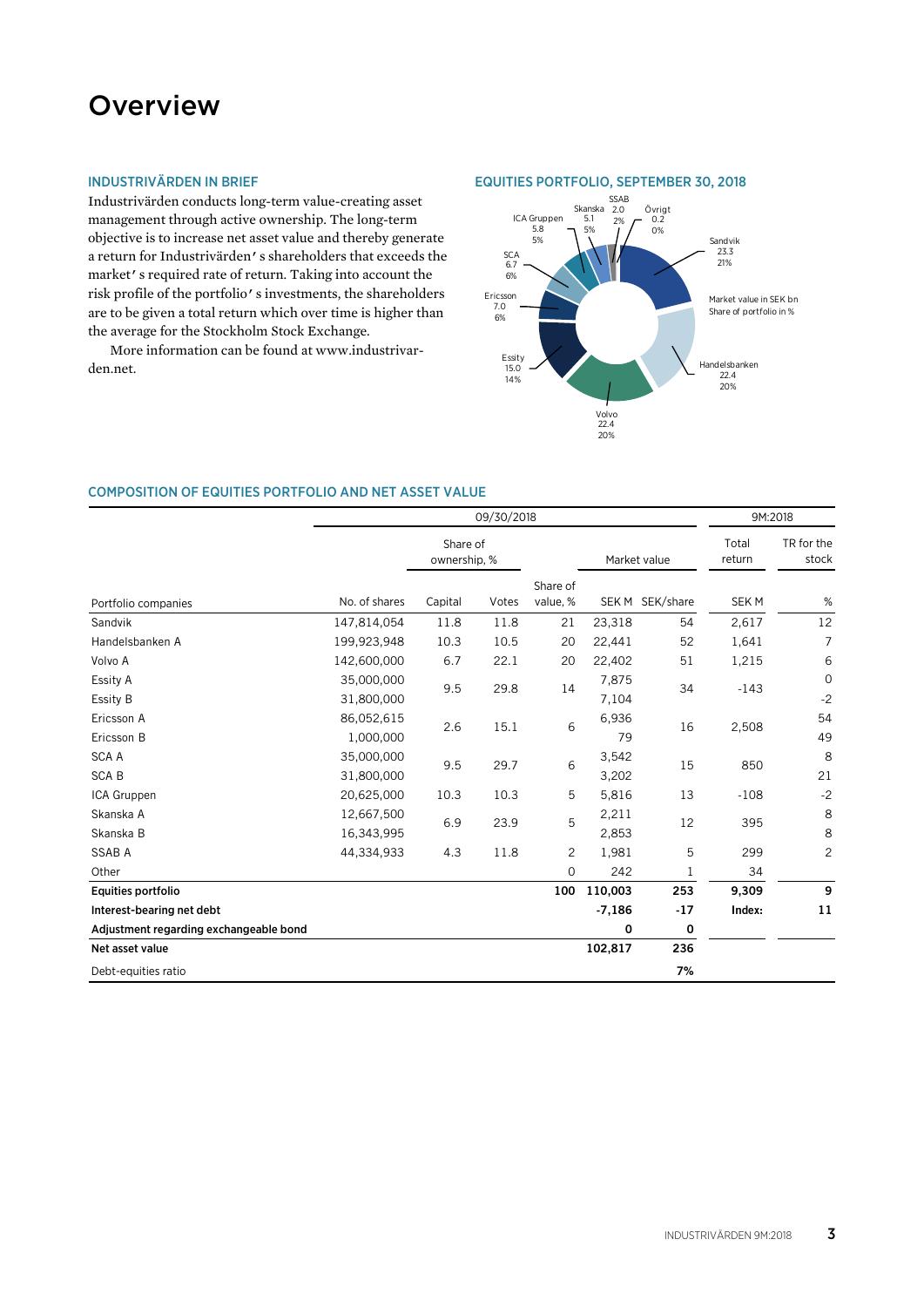# Performance

#### NET ASSET VALUE

Net asset value on September 30, 2018, was SEK 102.8 billion, or SEK 236 per share, an increase during the first nine months 2018 of SEK 15 per share. Including reinvested dividend, net asset value increased by 9 %. The Stockholm Stock Exchange's total return index (SIXRX) increased by 11 % during the same period.

During the last five and ten-year periods, net asset value grew by 13 % and 14 %, respectively, per year including reinvested dividend. The total return index (SIXRX) increased by 13 % and 14 %, respectively, during the same periods.

### EQUITIES PORTFOLIO

During the first nine months 2018 the value of the equities portfolio, adjusted for purchases and sales, increased by SEK 5.2 billion. On September 30, 2018 the equities portfolio was worth SEK 110.0 billion, or SEK 253 per share. The shareholdings in Sandvik and Ericsson made a significant positive contribution to the equities portfolio's value performance.

During the last three-year period the shareholdings in Sandvik, SCA, Volvo and SSAB generated higher total returns than the total return index (SIXRX). Essity performed in line with the total return index. The shareholdings in Skanska, Ericsson, ICA Gruppen and Handelsbanken had lower total returns than the total return index (SIXRX).

# CASH FLOW

### *Investment activities*

During the first nine months 2018 shares were bought in Handelsbanken for SEK 0.4 billion and in Volvo for SEK 0.1 billion. During the same period shares in SSAB were sold for SEK 3.1 billion.

#### *Dividend paid out*

The Annual General Meeting on April 17, 2018 approved the Board of Directors' proposed dividend of SEK 5.50 per share (5.25). The total dividend payout amounted to SEK 2,394 M (2,285).

#### *Management cost*

The management cost during the first nine months 2018 was SEK 90 M (82), which on a yearly basis corresponded to 0.11 % of the equities portfolio's value on September 30, 2018.

#### DEVELOPMENT OF NET ASSET VALUE 9M:2018

|                           |                          | 09/30/2018 | 12/31/2017 |           |  |
|---------------------------|--------------------------|------------|------------|-----------|--|
|                           | SEK bn                   | SEK/share  | SEK bn     | SEK/share |  |
| Equities portfolio        | 110.0                    | 253        | 107.3      | 247       |  |
| Interest-bearing net debt | $-7.2$                   | -17        | $-109$     | $-25$     |  |
| Adjustment exchangeable   | $\overline{\phantom{a}}$ | -          | $-0.1$     | O         |  |
| Net asset value           | 102.8                    | 236        | 96.3       | つつ 1      |  |

#### DEVELOPMENT OF NET ASSET VALUE, 10 YEARS



#### CONTRIBUTION ANALYSIS OF SHAREHOLDINGS 9M:2018



#### PERFORMANCE OF SHAREHOLDINGS, 3 YEARS

|                            | Annual average total return, % |  |
|----------------------------|--------------------------------|--|
|                            | 3 years                        |  |
| Sandvik                    | 34                             |  |
| $SCA*$                     | 30                             |  |
| Volvo                      | 29                             |  |
| <b>SSAB</b>                | 28                             |  |
| Essity*                    | 10                             |  |
| Skanska                    |                                |  |
| Ericsson                   | 5                              |  |
| ICA Gruppen                | 4                              |  |
| Handelsbanken              | 3                              |  |
| Total return index (SIXRX) | 12                             |  |

\*The total returns for Essity and SCA have been calculated as the respective companies' share of the original company SCA's total return before the split (based on share of value at the time of the split) and thereafter based on the value performance of the respective companies. The split was carried out on June 9, 2017, and the first day of trading in Essity shares was June 15, 2017.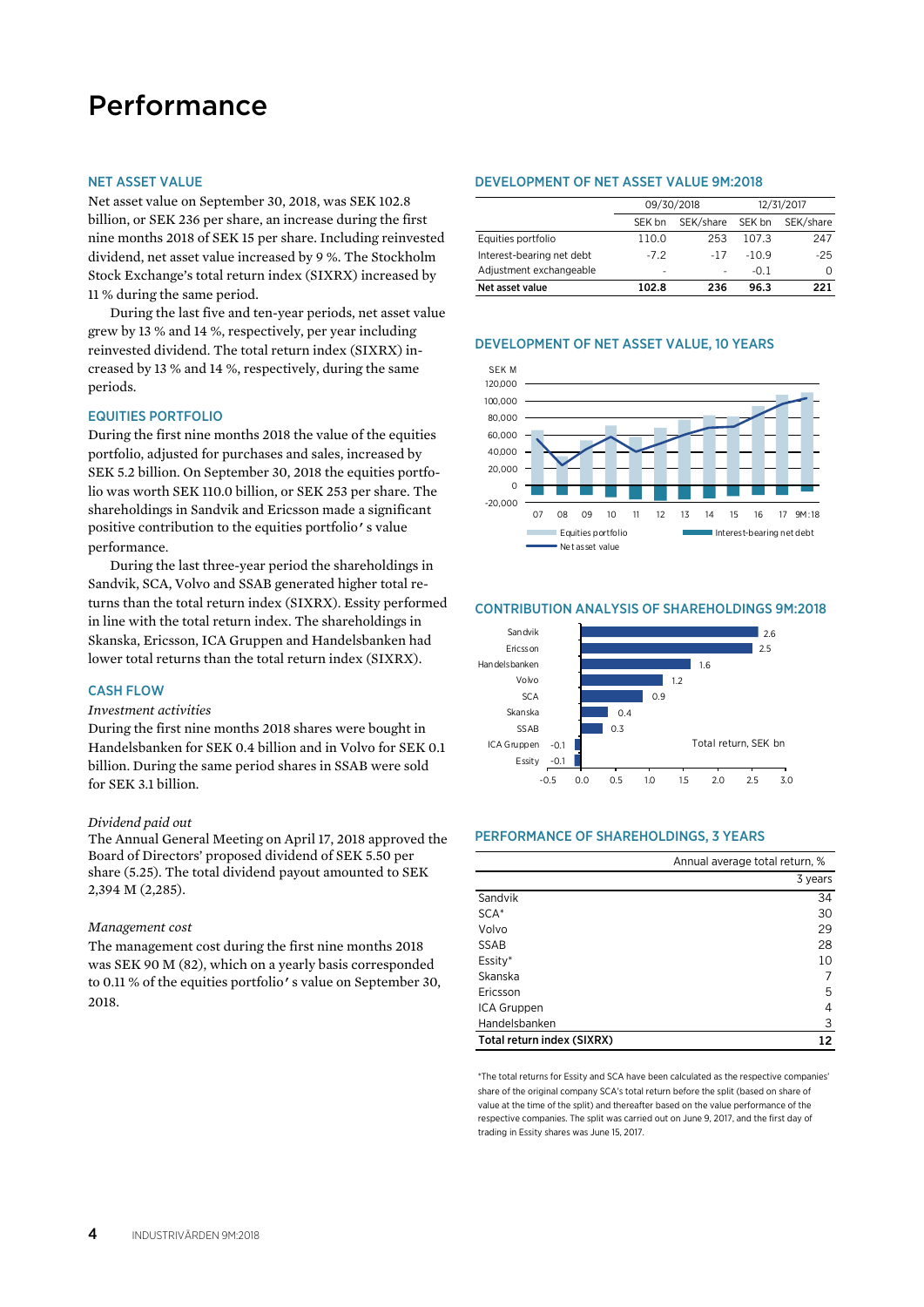#### NET DEBT

Interest-bearing net debt amounted to SEK 7.2 billion on September 30, 2018. The debt-equities ratio was 7 % (10 %), and the equity ratio was 93 % (88 %). The debt-equities ratio is calculated as interest-bearing net debt in relation to the market value of the equities portfolio.

On September 30, 2018, interest-bearing liabilities had an average capital duration of approximately 3 years, an average interest duration of approximately 6 months and carried an average interest rate of approximately 0.1 %. Current unutilized committed bank loans that can be used for refinancing needs amount to SEK 3 billion.

No part of Industrivärden's borrowings is conditional on any covenants. In May 2018 S&P Global Ratings upgraded Industrivärden's credit rating from A/Stable/A-1 to A+/Stable/A-1.

In 2014 a SEK 4.4 billion exchangeable bond was issued based on ICA Gruppen's stock. The bond matures in 2019 and was issued at a premium of approximately 38 % to ICA Gruppen's share price at the time of issue and carries no interest. The strike price was SEK 290,52 per share as per September 30, 2018. In the event of a potential future exchange, there is a possibility to pay either with shares or with cash.

#### INDUSTRIVÄRDEN SHARE DATA

The market prices for Industrivärden's Class A and C shares on September 30, 2018, were SEK 203.20 and SEK 197.50 respectively. The corresponding market prices on December 31, 2017, were SEK 211.60 and SEK 202.50 respectively.

The total return during the first nine months 2018 was -1 % for the Class A shares and 0 % for the Class C shares. The Stockholm Stock Exchange's total return index (SIXRX) increased by 11 % during the same period. The total returns for Industrivärden's shares over longer periods of time are shown in the table on page 1 and for specific years in the table to the right.

At the 2011 Annual General Meeting, a share conversion clause was added to the Articles of Association. Shareholders have the right at any time to request conversion of Class A shares to Class C shares. During the first nine months 2018, 883 shares were converted.

#### INTEREST-BEARING NET DEBT, SEPTEMBER 30, 2018

|                              | Credit      | Utilized    |           |
|------------------------------|-------------|-------------|-----------|
|                              | facility,   | amount,     |           |
|                              | <b>SEKM</b> | <b>SEKM</b> | Maturity  |
| Exchangeable bond            |             | 4,395       | 2019      |
| MTN-program                  | 8,000       | 2,811       | 2019-2021 |
| Commercial paper             | 3,000       | 100         | 2018      |
| Pension debt                 |             | 114         |           |
| Other short-term borrowing   |             | 277         |           |
| <b>Total borrowing</b>       |             | 7,697       |           |
| Less:                        |             |             |           |
| Interest-bearing receivables |             | 391         |           |
| Cash and cash equivalents    |             | 120         |           |
| Interest-bearing net debt    |             | 7.186       |           |

#### SHARE STRUCTURE, SEPTEMBER 30, 2018

|                |               |              | Capital, | Votes. |
|----------------|---------------|--------------|----------|--------|
| Share class    | No. of shares | No. of votes | %        | %      |
| $A(1$ vote)    | 268, 183, 457 | 268,183,457  | 61.6     | 94.1   |
| $C(1/10$ vote) | 167,026,420   | 16,702,642   | 38.4     | 5.9    |
| Total          | 435,209,877   | 284,886,099  | 100.0    | 100.0  |

#### VALUE PERFORMANCE THE RESPECTIVE YEAR

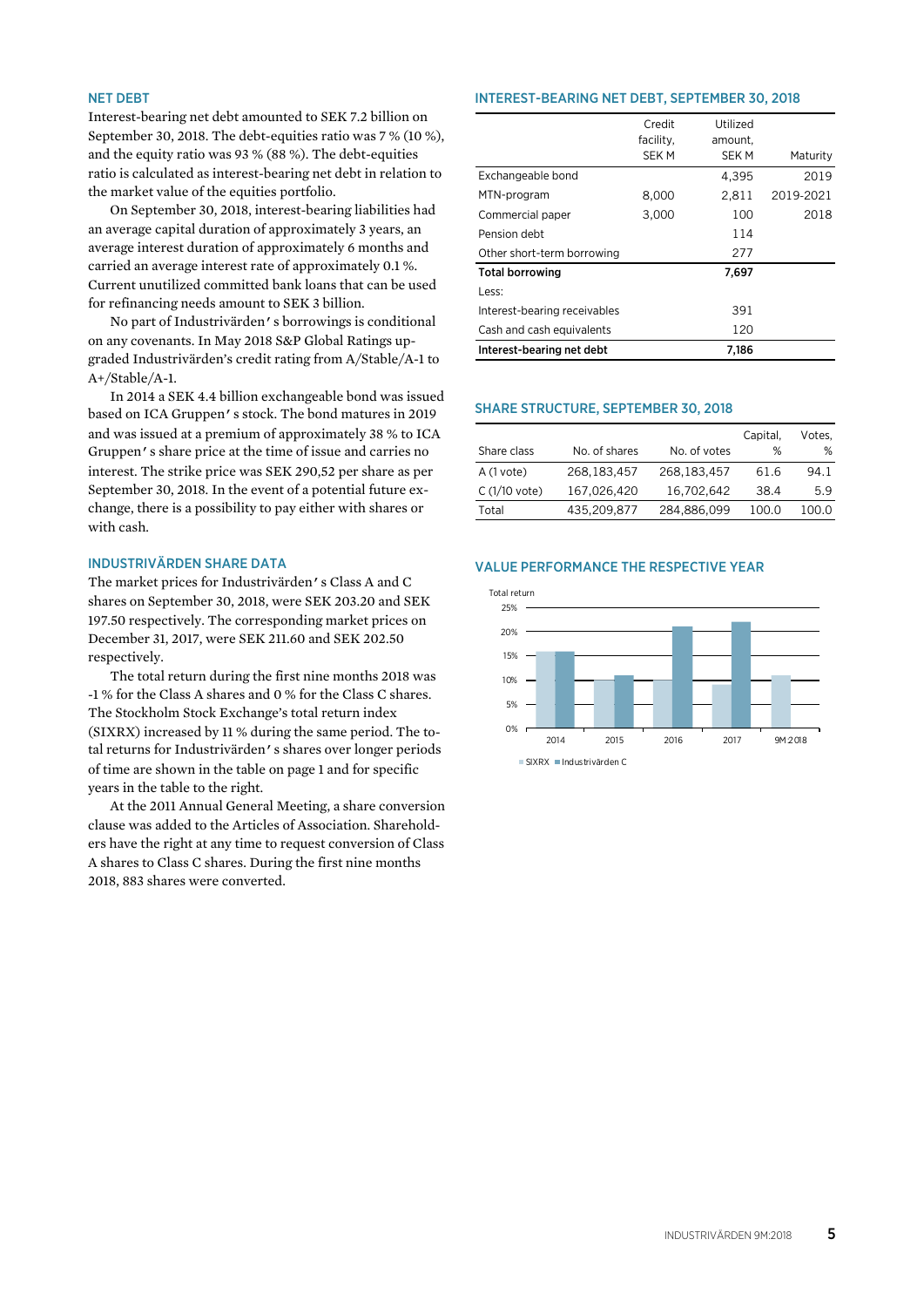# **Other**

#### CHANGE IN MANAGEMENT TEAM

Jan Öhman has been appointed as new chief financial officer and will assume his position in March 2019, at the latest.

# FINANCIAL CALENDAR

Year-end report 2018: February 8, 2019 Annual report 2018: February 21, 2019 Interim report January–March: April 9, 2019 Annual General Meeting: April 17, 2019 in Stockholm Interim report January–June: July 5, 2019 Interim report January–September: October 7, 2019

#### CONTACT PERSONS

Sverker Sivall, Head of Corporate Communication and Sustainability Phone: +46-8-666 64 19 E-mail: ssl@industrivarden.se Helena Stjernholm, CEO

### CONTACT INFORMATION

AB Industrivärden (publ) Box 5403, SE-114 84 Stockholm, Sweden Registered office: Stockholm Reg. no.: 556043-4200 Switchboard: +46-8-666 64 00 info@industrivarden.se www.industrivarden.net

# TICKER CODES

INDUC:SS, Bloomberg INDUc.ST, Reuters INDU C, NASDAQ OMX

# **PUBLICATION**

This information is such that AB Industrivärden is required to make public pursuant to the EU Market Abuse Regulation. The information was submitted for publication, through the agency of the Head of Corporate Communication and Sustainability stated above, at 10:00 a.m. CET on October 5, 2018.

*This interim report has not been reviewed by the Company's auditors.*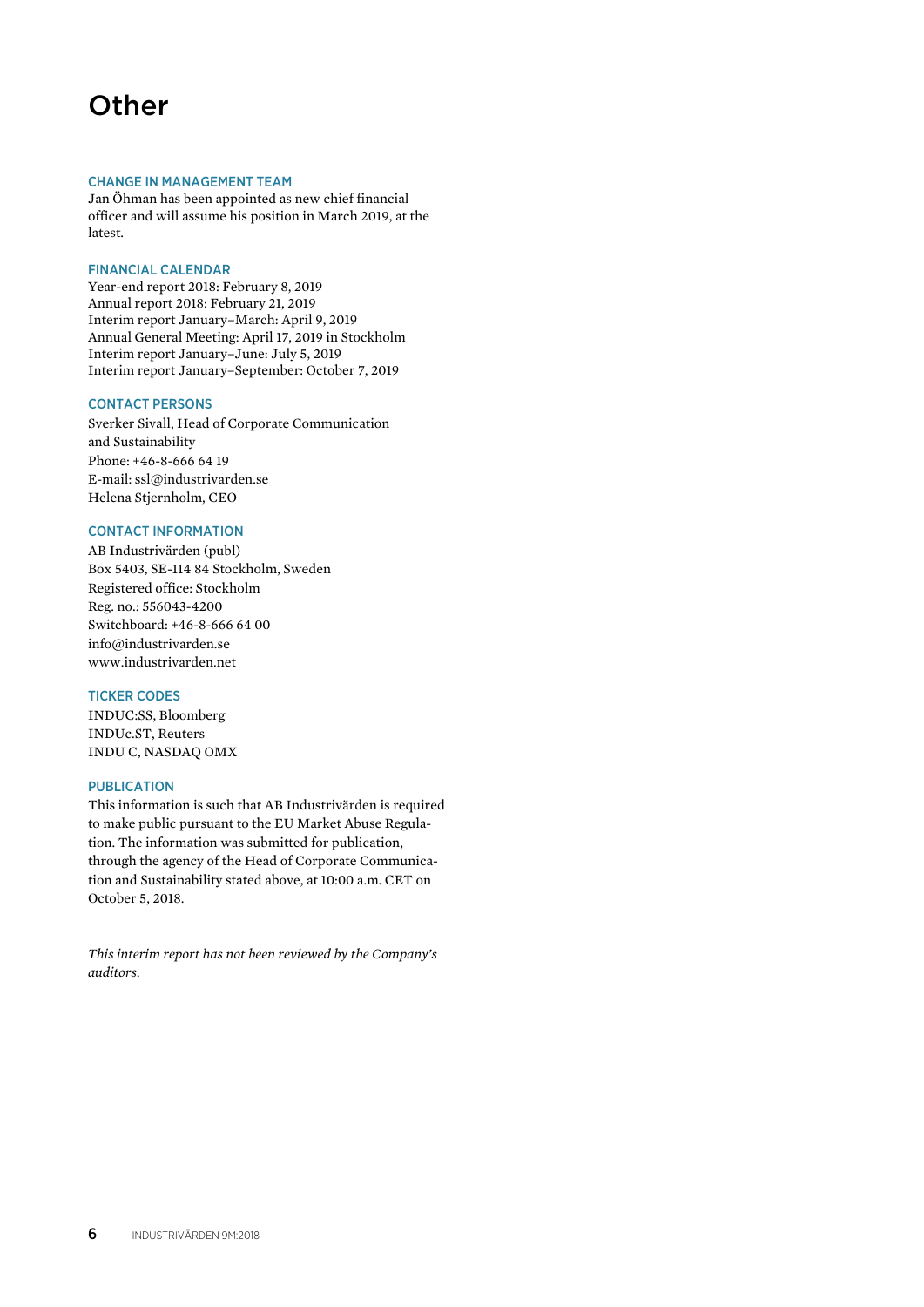# Financial statements

# GROUP

|                                              | 2018        | 2017      | 2018      | 2017      | 2017      |
|----------------------------------------------|-------------|-----------|-----------|-----------|-----------|
| <b>SEKM</b>                                  | Jul.-Sep.   | Jul.-Sep. | Jan.-Sep. | Jan.-Sep. | Jan.-Dec. |
| <b>INCOME STATEMENT</b>                      |             |           |           |           |           |
| Dividend income from stocks                  | $\mathbf 0$ | 0         | 3,764     | 2,786     | 2,786     |
| Change in value of stocks, etc.              | 6,397       | 1,551     | 5,351     | 12,475    | 12,957    |
| Management cost                              | $-20$       | $-27$     | $-90$     | $-82$     | $-111$    |
| <b>Operating income</b>                      | 6,377       | 1,524     | 9,025     | 15,179    | 15,632    |
| Financial items                              | $-5$        | -5        | $-12$     | $-75$     | -77       |
| Income after financial items                 | 6,372       | 1,519     | 9,013     | 15,104    | 15,555    |
| Tax                                          |             |           |           |           |           |
| Net income for the period                    | 6,372       | 1,519     | 9,013     | 15,104    | 15,555    |
| Earnings per share, SEK                      | 14.64       | 3.49      | 20.71     | 34.73     | 35.76     |
| STATEMENT OF COMPREHENSIVE INCOME            |             |           |           |           |           |
| Comprehensive income for the period          | 6,372       | 1,519     | 9,013     | 15,104    | 15,549    |
|                                              |             |           |           |           |           |
| BALANCE SHEET as per end of period           |             |           |           |           |           |
| Equities                                     |             |           | 110,003   | 106,740   | 107,289   |
| Other non-current assets                     |             |           | 11        | 12        | 12        |
| Total non-current assets                     |             |           | 110,014   | 106,752   | 107,301   |
| Cash and cash equivalents                    |             |           | 120       | 0         | 613       |
| Other current assets                         |             |           | 401       | 332       | 446       |
| Total current assets                         |             |           | 521       | 332       | 1,059     |
| <b>Total assets</b>                          |             |           | 110,535   | 107,084   | 108,360   |
| Shareholders' equity                         |             |           | 102,499   | 95,431    | 95,880    |
| Non-current interest-bearing liabilities     |             |           | 2,174     | 7,268     | 7,292     |
| Non-current non interest-bearing liabilities |             |           | 62        | 503       | 368       |
| Total non-current liabilities                |             |           | 2,236     | 7,771     | 7,660     |
| Current interest-bearing liabilities         |             |           | 5,523     | 3,733     | 4,523     |
| Other liabilities*                           |             |           | 277       | 149       | 297       |
| Total current liabilities                    |             |           | 5,800     | 3,882     | 4,820     |
| Total shareholders' equity and liabilities   |             |           | 110,535   | 107,084   | 108,360   |
| <b>CASH FLOW</b>                             |             |           |           |           |           |
| Cash flow from operating activities          |             |           | 3,635     | 2,633     | 2,594     |
| Cash flow from investing activities          |             |           | 2,525     | 0         | $-103$    |
| Cash flow from financing activities**        |             |           | $-6,653$  | $-3,456$  | $-2,701$  |
| Cash flow for the period                     |             |           | $-493$    | $-823$    | $-210$    |
| Cash and cash equivalents at end of period   |             |           | 120       | 0         | 613       |

\* Of which, the option component of the exhangeable bond, totaling SEK 149 M, which at the time of issue amounted to a total of SEK 335 M.

\*\* Of which, dividends of SEK 2,394 M (2,285) paid to shareholders.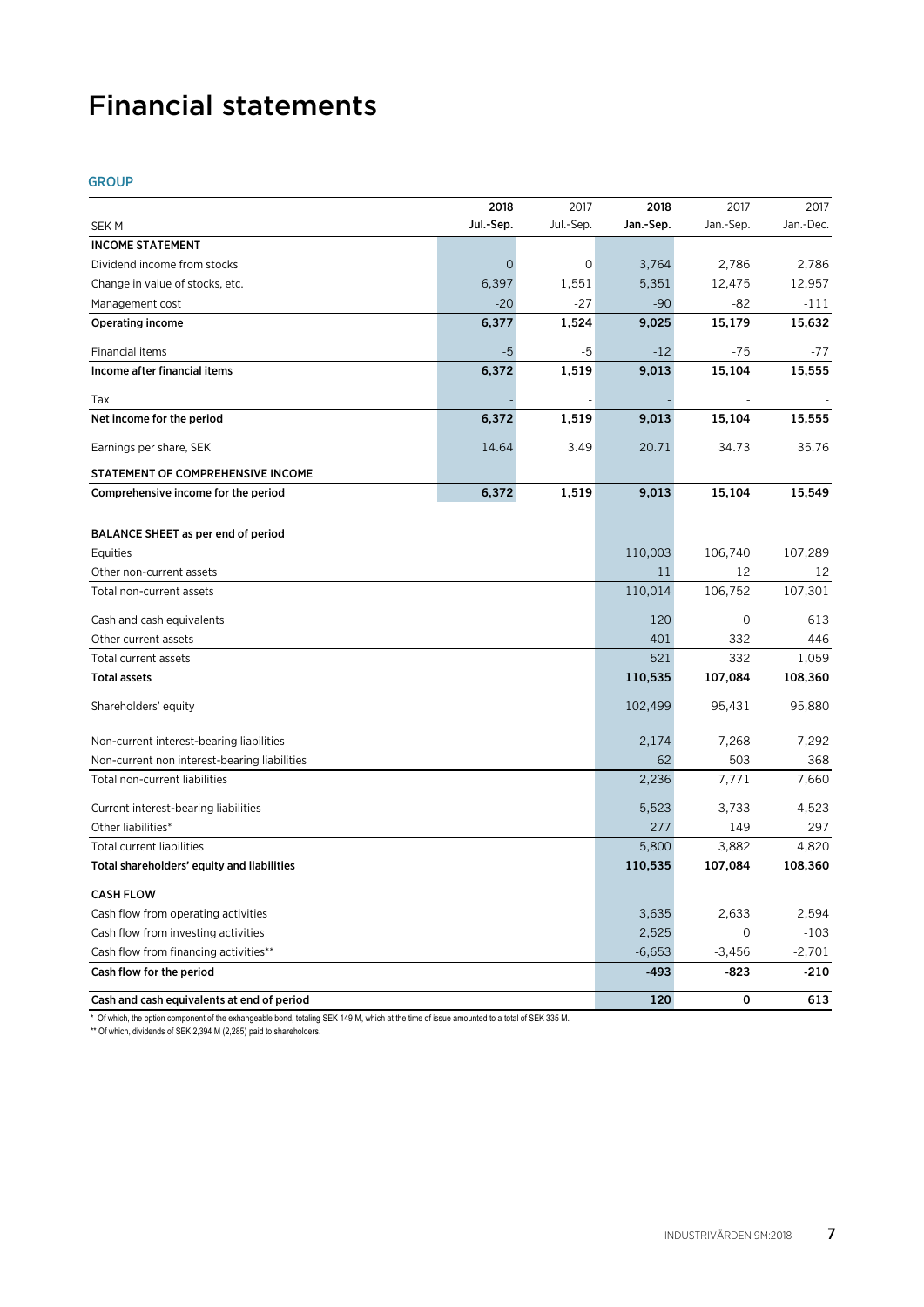|                                                   | 2018      | 2017      | 2017      |
|---------------------------------------------------|-----------|-----------|-----------|
| <b>SEKM</b>                                       | Jan.-Sep. | Jan.-Sep. | Jan.-Dec. |
| <b>CHANGES IN SHAREHOLDERS' EQUITY</b>            |           |           |           |
| Opening shareholders' equity as per balance sheet | 95,880    | 82,129    | 82,129    |
| Conversion and other                              |           | 482       | 486       |
| Comprehensive income for the period               | 9,013     | 15,104    | 15,549    |
| Dividend                                          | $-2.394$  | $-2.285$  | $-2.285$  |
| Closing shareholders' equity as per balance sheet | 102,499   | 95,431    | 95,880    |
| INTEREST-BEARING NET DEBT at end of period        |           |           |           |
| Cash and cash equivalents                         | 120       | $\Omega$  | 613       |
| Interest-bearing assets                           | 391       | 323       | 272       |
| Non-current interest-bearing liabilities          | 2,174     | 7,268     | 7,292     |
| Current interest-bearing liabilities              | 5,523     | 3,733     | 4,523     |
| Interest-bearing net debt                         | 7,186     | 10.678    | 10.930    |

# PARENT COMPANY

|                                            | 2018      | 2017     | 2017      |
|--------------------------------------------|-----------|----------|-----------|
| SEK M                                      | Jan.-Sep. | Jan-Sep. | Jan.-Dec. |
| <b>INCOME STATEMENT</b>                    |           |          |           |
| Operating income                           | 6,729     | 11,797   | 12,145    |
| Income after financial items               | 6,720     | 11,776   | 12,121    |
| Income for the period                      | 6,720     | 11,776   | 12,121    |
| Comprehensive income for the period        | 6,720     | 11,776   | 12,115    |
| BALANCE SHEET as per end of period         |           |          |           |
| Non-current assets                         | 65,984    | 63,674   | 63,883    |
| Current assets                             | 275       | 511      | 2,021     |
| <b>Total assets</b>                        | 66,259    | 64,185   | 65,904    |
| Shareholders' equity                       | 57,974    | 53,304   | 53,647    |
| Non-current liabilities                    | 2,236     | 7,771    | 7,660     |
| <b>Current liabilities</b>                 | 6,049     | 3,110    | 4,597     |
| Total shareholders' equity and liabilities | 66,259    | 64,185   | 65,904    |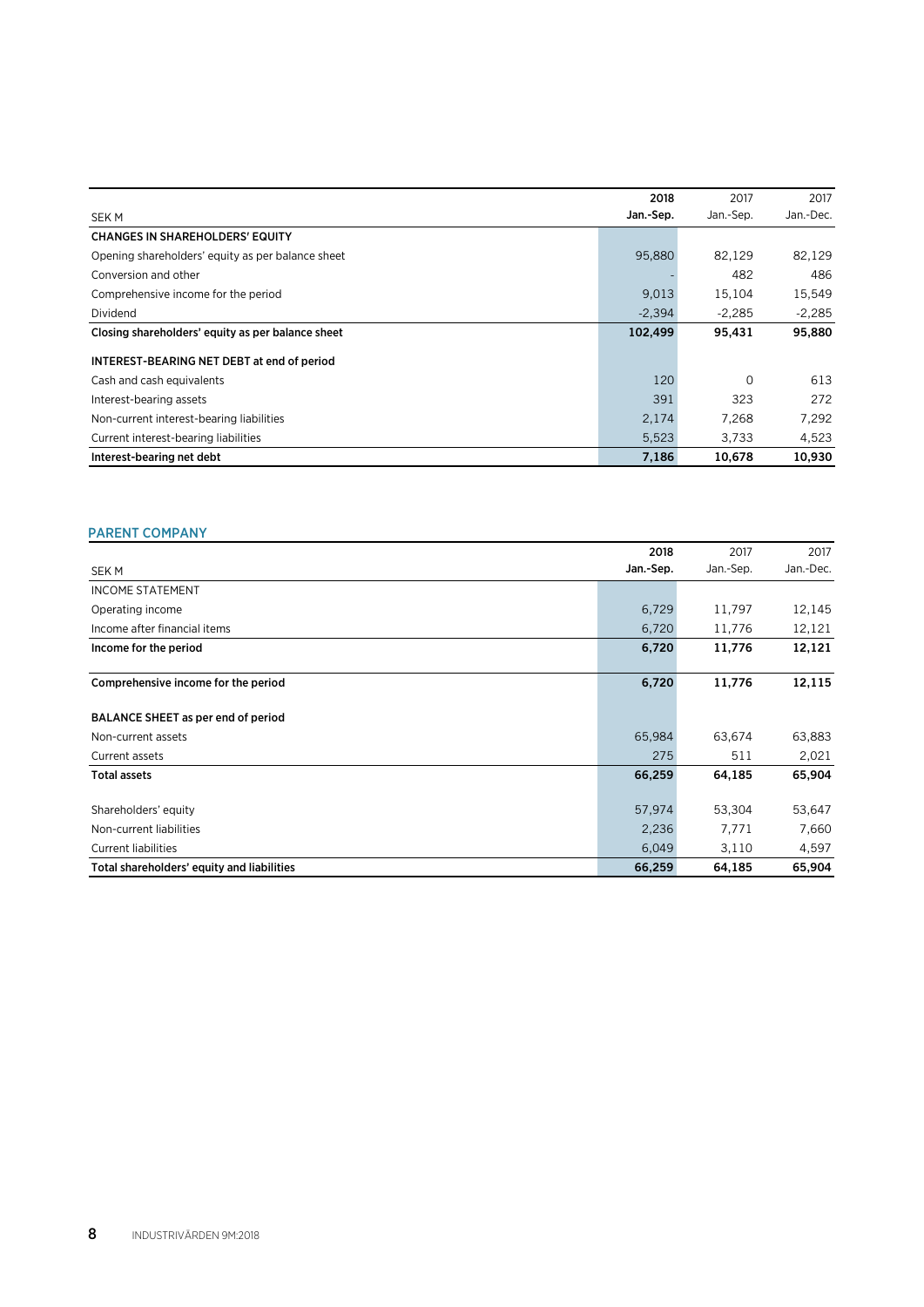# Accounting policies and notes

## ACCOUNTING POLICIES

This interim report has been prepared in accordance with IAS 34 Interim Financial Reporting. The consolidated financial statements have been prepared in accordance with International Financial Reporting Standards (IFRS) as endorsed by the EU, and the Swedish Annual Accounts Act. The Parent Company's financial statements have been prepared in accordance with RFR 2 – Accounting for Legal Entities, and the Swedish Annual Accounts Act. New or amended IFRSs and IFRIC interpretations have not had any effect on the Group's or Parent Company's earnings or financial position.

### ALTERNATIVE PERFORMANCE MEASURES

The definitions of the alternative performance measures net asset value, debt-equities ratio, equity ratio, market value of the equities portfolio and interest-bearing net debt are provided in the 2017 Annual Report. These alternative performance measures are essential for the understanding and evaluating an investment company's business.

# FAIR VALUE MEASUREMENT OF FINANCIAL INSTRUMENTS

In accordance with IFRS 13, financial instruments are measured at fair value according to a three level hierarchy. Classification is based on input data that is used in measuring the instruments. Instruments in Level 1 are valued according to quoted prices for identical instruments in an active market. Instruments in Level 2 are measured in a valuation model which uses input data that are directly or indirectly observable in the market. Instruments in Level 3 are measured using a valuation technique based on input data that are not observable in a market.

Responsibility for the measurement of fair value rests with management. ISDA master agreements exist with pertinent counterparties.

| 09/30/2018               | Level 1 | Level 2 | Level 3 | Total   |
|--------------------------|---------|---------|---------|---------|
| Assets                   |         |         |         |         |
| Equities                 | 109,761 |         | 242     | 110,003 |
| Derivatives, etc.        |         | 1       |         | 1       |
| Short term investments   | 264     |         |         | 264     |
| <b>Total assets</b>      | 110,025 | 1       | 242     | 110,268 |
|                          |         |         |         |         |
|                          | Level 1 | Level 2 | Level 3 | Total   |
| <b>Liabilities</b>       |         |         |         |         |
| Option component of      |         |         |         |         |
| exchangeable bond        |         | -149    |         | -149    |
| Derivatives, etc.        |         | -68     |         | -68     |
| <b>Total liabilities</b> |         | $-217$  |         | $-217$  |

No changes have been made between levels compared with the preceding year.

### RISKS AND UNCERTAINTIES

The dominant risk in Industrivärden's business is share price risk, i.e., the risk of a change in value caused by changes in share prices. A 1% change in the share price of the holdings in the equities portfolio as per September 30, 2018, would have affected its market value by approximately +/– SEK 1,100 M.

#### RELATED PARTY TRANSACTIONS

During the first nine months 2018, dividend income was received from associated companies.